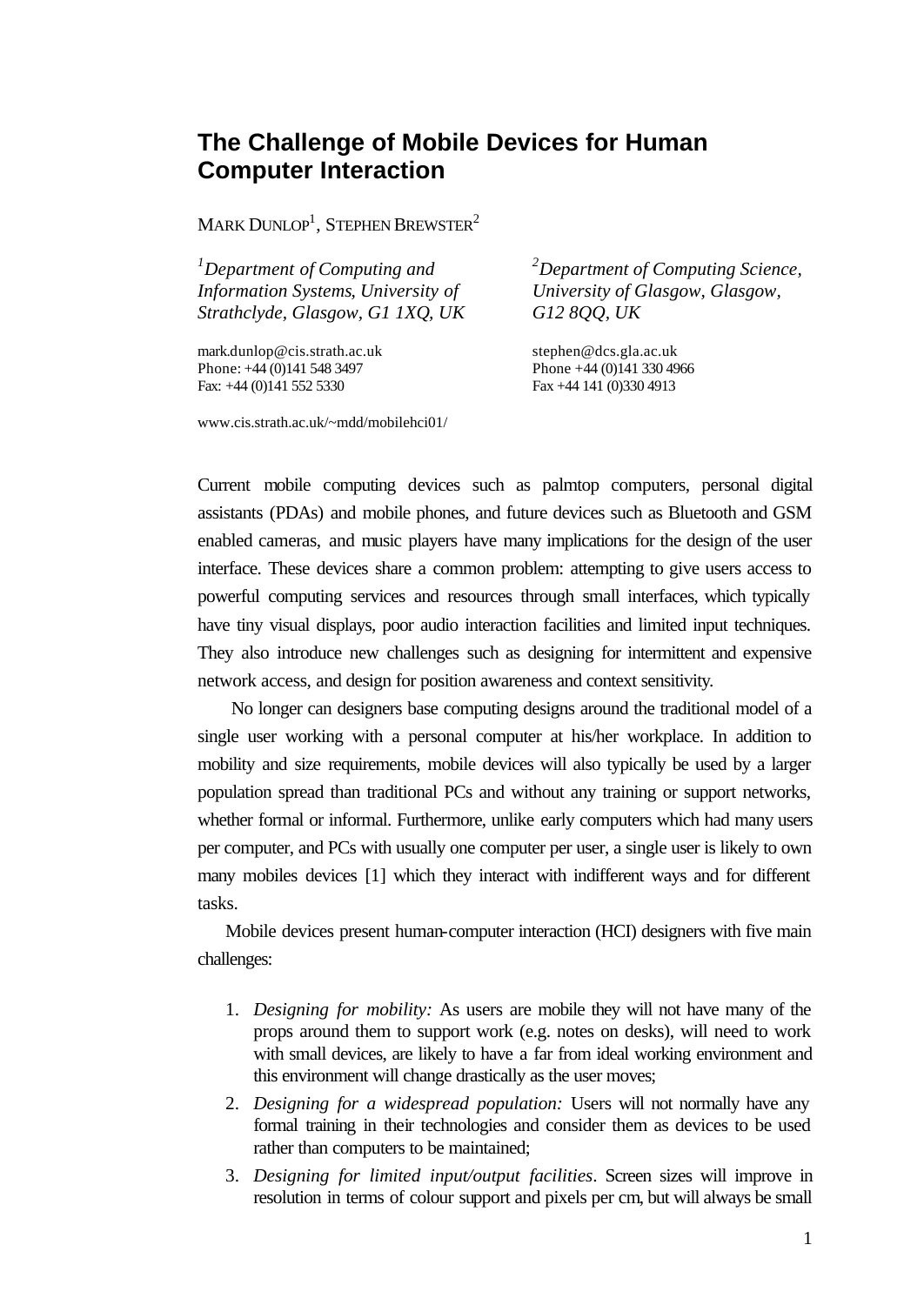due to the need for portability. Sound output quality is often very poor with restricted voice recognition on input. Keyboards are limited in size and number of keys and other pointing devices are often hard to use when on the move.

- 4. *Designing for (incomplete and varying) context information*: Through various sensors and networks, mobile devices can be made aware of their context (e.g. current location through the Global Positioning System). This gives new information to the systems but brings problems of implying task and user level activities from sensor information and unreliable or patchy sensor coverage. Work on position aware tourism guides, for example, highlight many of these problems.
- 5. *Designing for users multitasking at levels unfamiliar to most desktop users*: Multitasking and support for task interruption is one of the keys to successful desktop design, with mobile devices the opportunities for and frequency of interruptions are likely to be much higher given the environments in which the devices will be used.

This special issue of Personal and Ubiquitous Computing is based on the outcomes of the Third International Workshop on Human Computer Interaction with Mobile Devices (Mobile HCI '01 held in Lille on  $10<sup>th</sup>$  September 2001 in conjunction with IHM-HCI 2001 [2]). The Mobile HCI workshop series<sup>1</sup> provides a forum for academics and practitioners to discuss the challenges and potential solutions for effective interaction with mobile systems. It is intended to cover the design, evaluation and applications of techniques and approaches for all mobile computing devices. Previous workshops were held in Glasgow in 1998 and at INTERACT 99 in Edinburgh. The next workshop will take place in Pisa in 2002.

During the workshop a range of papers, posters and demonstrations were presented. The authors of the papers were invited to resubmit them for inclusion in this special issue; twelve were submitted and ten were chosen after re-review.

The range to topics covered by this special issue is broad. Several papers considered interaction techniques for mobiles. Chittaro and Cin look at different menu item selection techniques in WAP interfaces, De Bruijn, Spence and Chong use the RSVP technique to improve Web browsing on small devices, and Holland, Morse and Gedenryd describe a completely auditory interface for a GPS receiver. Rist and Brandmeier attempt to solve the problem of presenting usable images on small, limited display devices, such as WAP phones, by testing a range of image transformations.

Three papers presented underlying software technologies to support design and use of mobile devices. Context detection for mobile users plays a major role in enabling novel, human-centric interfaces. Michahelles and Samulowitz give an architecture to support context sensitivity in a sensor network. Cherverst, Mitchell and Davies describe a tourist information system and how they tried to design using context information. They

l

<sup>1</sup> www.mobilehci.org